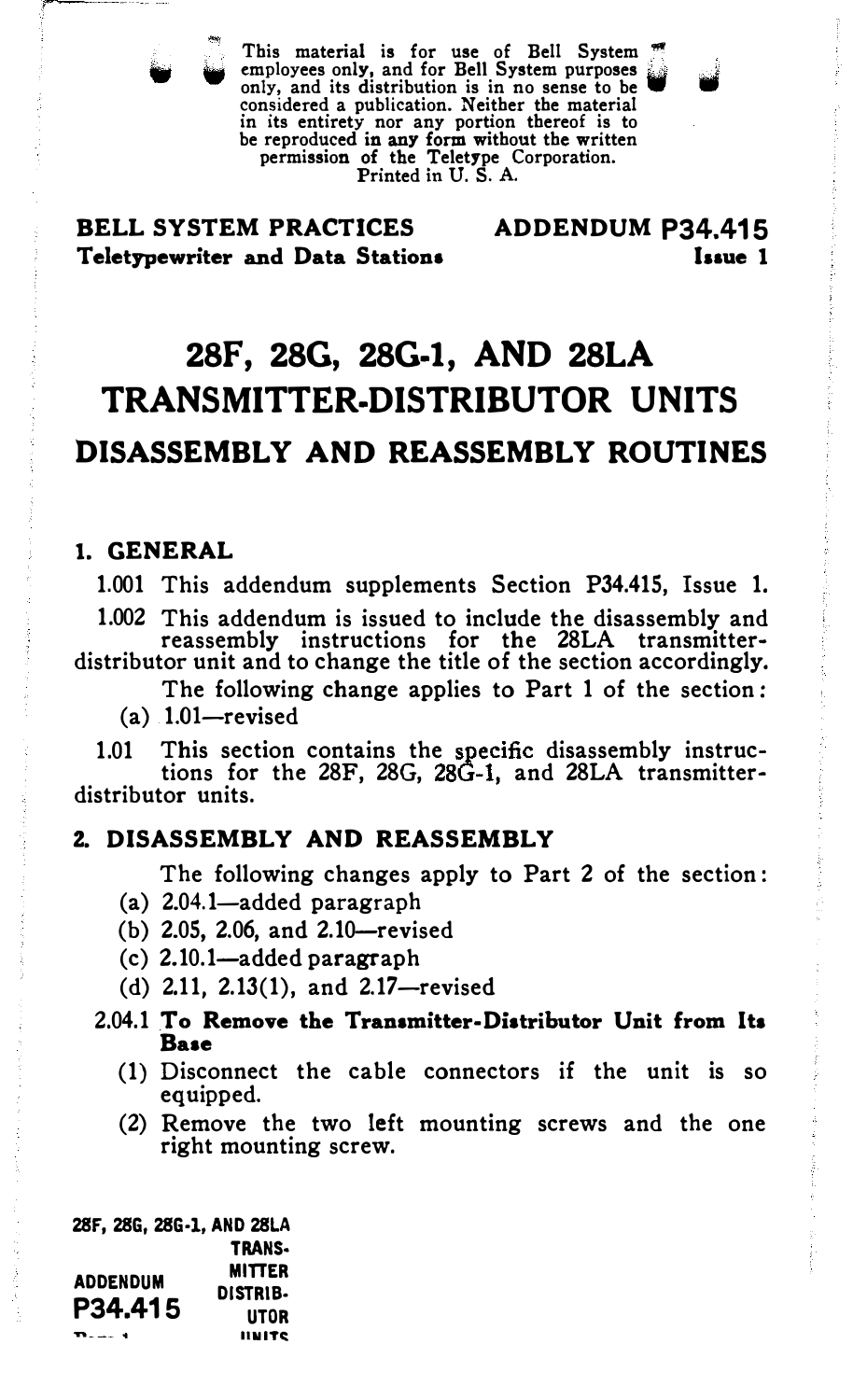(3) Lift the unit upwards to disengage the driving gear.

(4) Remove the transmitter-distributor unit from its base.

# 2.05 Oil Reaervoir

- (1) Remove the transmitter-distributor unit from its base as specified in 2.04.1.
- (2) Remove the four screws that secure the crossbar to the front and rear plates.
- (3) Unhook the springs attached to the underside of the crossbar.
- ( 4) Lift the oil reservoir upwards and remove from the transmitter-distributor unit.

## 2.06 Distributor Block Aaaembly

(1) On unita with a cable connector on the rear plate, remove the nuts that secure the connector to the plate, remove the three screws that secure the assembly, and lift out the assembly.

(2) On units with cable terminations at the connector on the bottom of the casting, remove the three screws that secure the assembly, and lift out the assembly far enough to permit servicing.

Reassembly Note: Check, and if necessary remake, the distributor block assembly adjustments as specified in the section containing the requirements and adjustments for the 28F, 28G, 28G-1, and 28LA transmitter-distributor units.

## 2.10 Feed Wheel (On Units Equipped with One Feed Wheel)

- (1) To remove the feed wheel, back Gff the nut that secures the cantilever post sufficiently to raise the post and slide the feed wheel off.
- 2.10.1 Feed Wheela (On Units Equipped with Two Feed Wheela)
	- (1) Lower Feed Wheel: To remove the lower feed wheel. proceed as specified in 2.10(1).
	- (2) Upper Feed Wheel: To remove the upper feed wheel, proceed as follows :
		- (a) Side-plate-mounted Feed Wheel: Remove the upper, front side plate. Remove the drive screw, slide out the feed-wheel shaft, and remove the feed wheel.
		- (b) Top-plate-mounted Feed Wheel: Remove the top

plate together with the feed wheel, bearings, and the run-out solenoid. Remove the front feed-wheel bearing and drive screw, and slide out the feed-wheel shaft. Remove the feed wheel, being careful not to

 $\bullet$   $\bullet$   $\bullet$   $\bullet$   $\bullet$   $\bullet$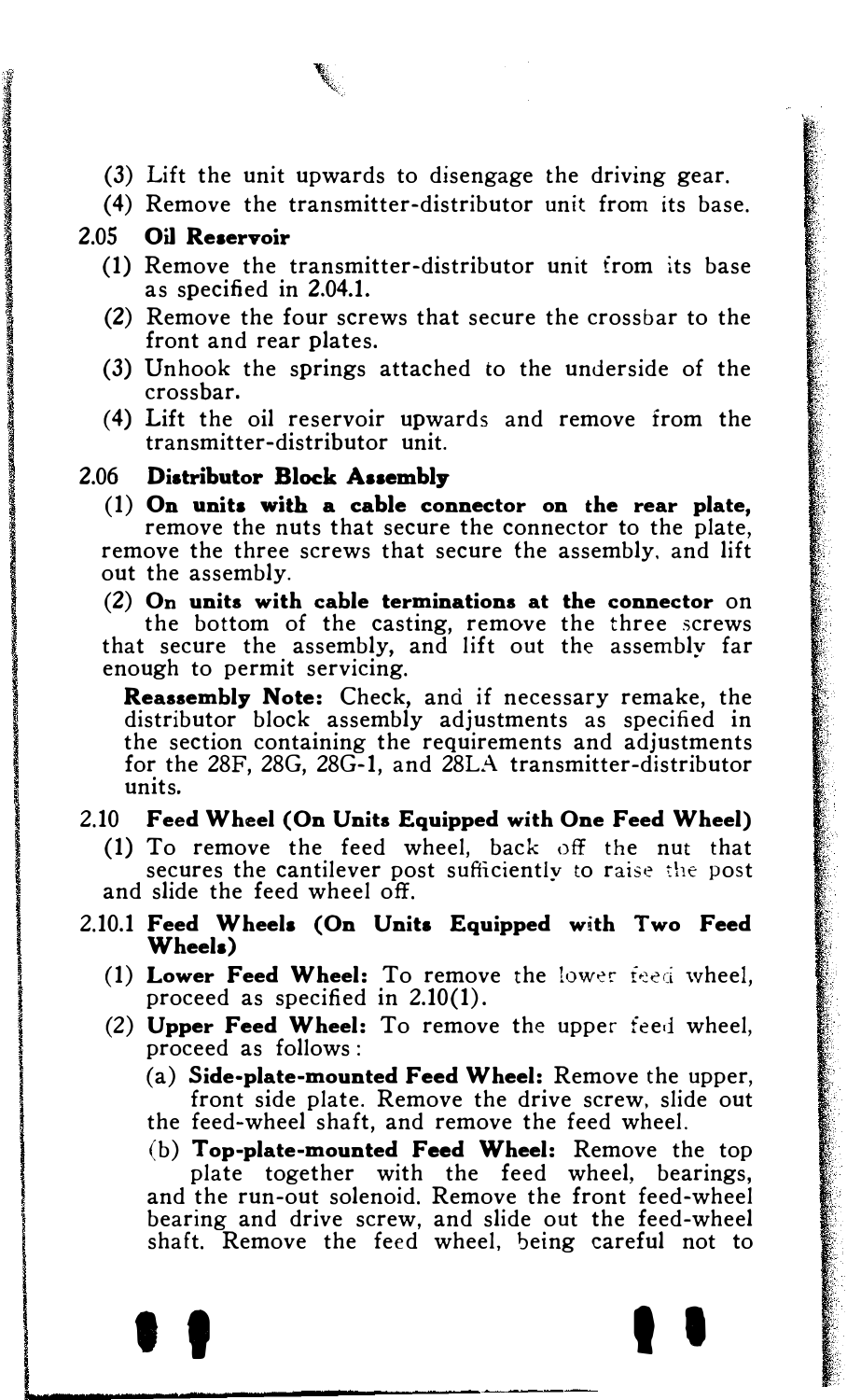break or damage the electrical connections to the solenoid.

Reassembly Note: After reinstalling the upper feed wheel, check, and if necessary remake, the upper feed-wheel adjustments as specified in the section containing the requirements and adjustments for the 28F, 28G, 28G-1, and 28LA transmitter-distributor units.

#### 2.11 Storing Switch Assembly

(1) If the unit is equipped with a cable connector, remove the two screws that secure the connector to the bracket beneath the casting.

- (2) Remove the four mounting screws that secure the storing switch assembly to the main casting.
- (3) Withdraw the storing switch assembly as far as possible to permit servicing.

Caution: Observe care in handling so as not to damage the slide projections.

Reassembly Note: When reinstalling the storing switch assembly, replace the left front screw first and position the assembly about this pivot to align the slides. Check, and if necessary remake, the storing switch assembly adjustments as specified in the section containing the requirements and adjustments for the 28F, 28G, 28G-1, and 28LA transmitter-distributor units.

## 2.13 Sensing Pins

(1) Remove tape-guide plate, spring bracket, sensing-finger guide, and storing switch assembly.

## 2.17 Clutch-trip Assembly

(1) Remove the mounting screws and nuts.

(2) On units where the wiring ie not long enough, remove the electrical connector mounting screws, and remove the assembly with the connector, switches, and associated

cabling.

(3) On units where the wiring is loug enough to permit most servicing, the electrical connections need not be disturbed; however, if necessary, unsolder the leads at the magnet coils.

## 3. REFERENCE TO BELL SYSTEM PRACTICES

The following change applies to Part 3 of the section: (a) 3.01-revised P34.001 subject heading

P34.001-A1phabetical Index of 28-type Equipment, Bell System Practices, and Associated 28 ASR Station Drawings.

| 28F, 28G, 28G-1, AND 28LA |               |
|---------------------------|---------------|
| <b>ADDENDUM</b>           | <b>TRANS-</b> |
|                           | <b>MITTER</b> |
| P34.415                   | DISTRIB-      |
| Page 3                    | <b>UTOR</b>   |
| 2.52                      | <b>IIMITC</b> |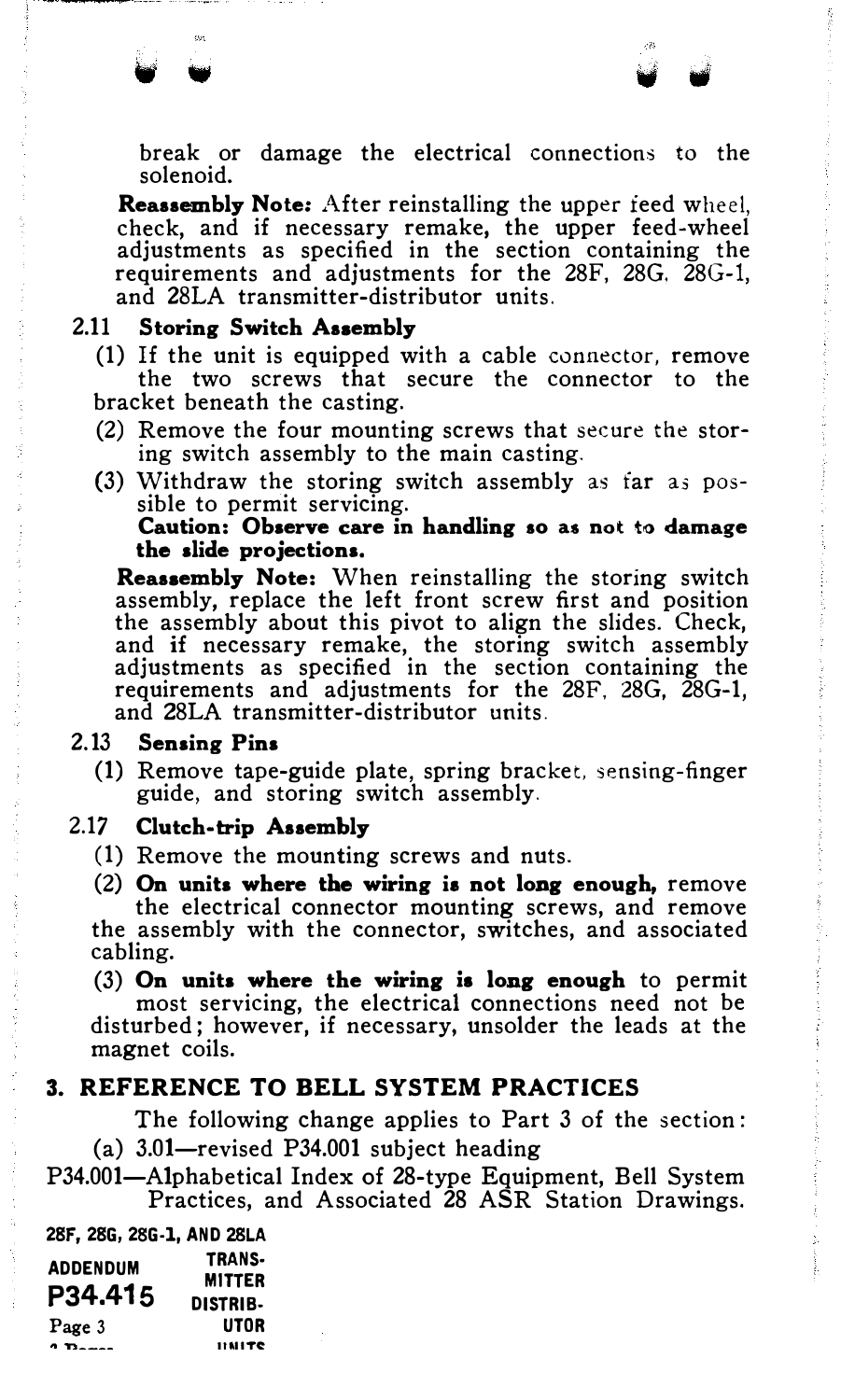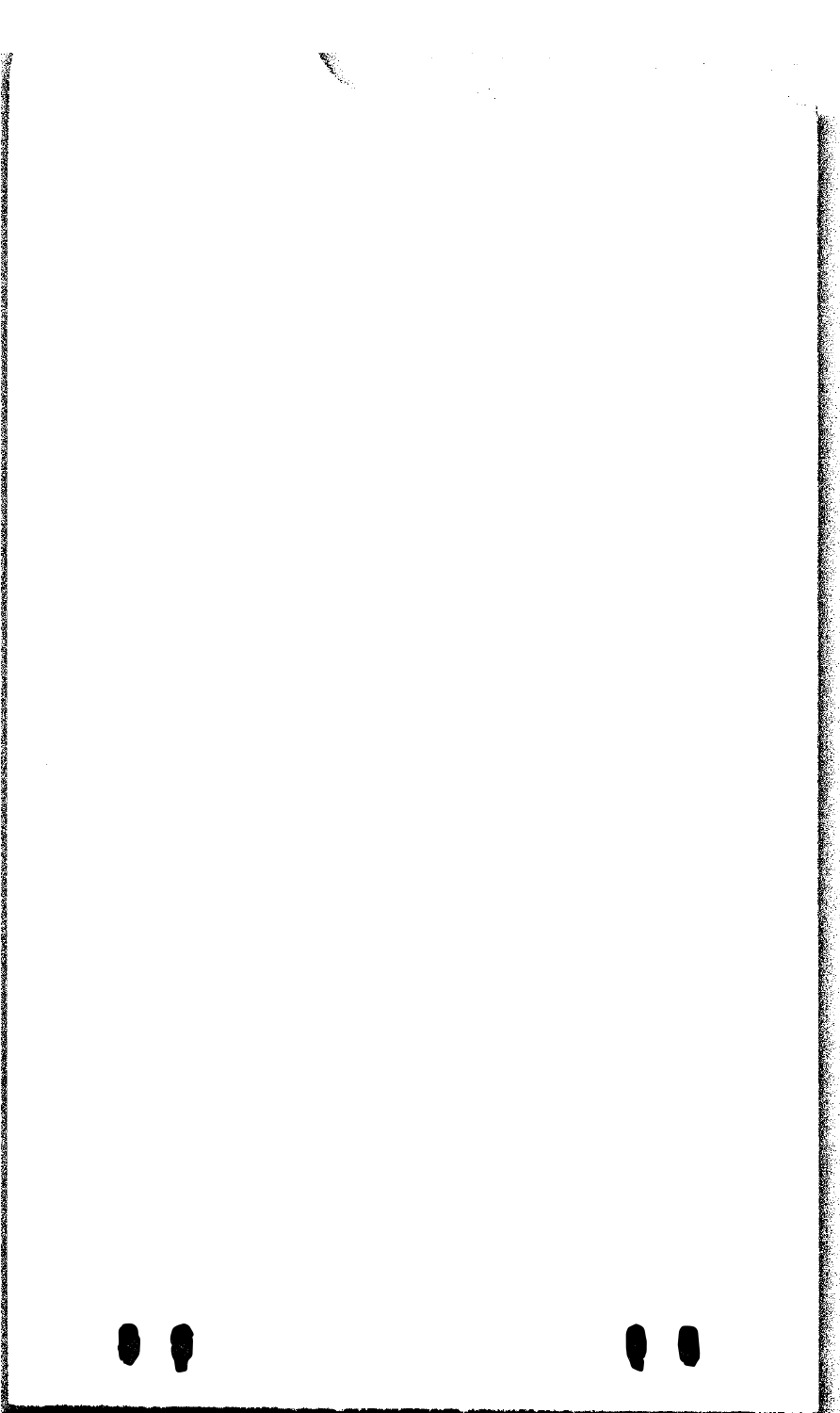8 D © 1962 American Telephone and Telegraph Company Printed in U. S. A.

BELL SYSTEM PRACTICES Teletypewriter and Data Stations SECTION P34.415 Issue 2, June, 1962 AT&TCo Standard

# 28F, 28G-TYPE, 28LA, AND 28LB TRANSMITTER-DISTRIBUTOR UNITS DISASSEMBLY AND REASSEMBLY ROUTINES

# 1. GENERAL

1.01 This section contains the specific disassembly instructions for the 28F, 28G-type, 28LA, and 28LB transmitterdistributor units and, where necessary, contains the detailed reassembly information. The material herein, together with that in the section covering general disassembly and reassembly instructions for teletypewriter apparatus, provides the complete disassembly and reassembly information for maintenance of the units.

1.02 This section is reissued to include disassembly instructions for the tape-out and tape-lid switch assembly and to bring the other information generally up to date.

1.03 The covers may be removed for inspection and minor repair of the unit. A complete disassembly, however, will necessitate the removal of the unit from its subbase to disconnect the power and facilitate further disassembly.

## 2. DISASSEMBLY

2.01 Front (Snap) Panel: To remove the front panel, pull outward on the lower right and lower left rear corners of the front panel and slide the panel toward the front.

## REASSEMBLY NOTE

(1) To replace the front panel, mate the slide on the frame and push toward the rear.

2.02 Cover Plate: To remove the cover plate, lift the left end upward and slide the plate toward the left to disengage the spring clip. (See Fig. 1.)

28F, 28G· TYPE, 28LA, P34.415 Page 1 AND 28LB TRANS. MITTER· DlSTRIB· UTOR UNITS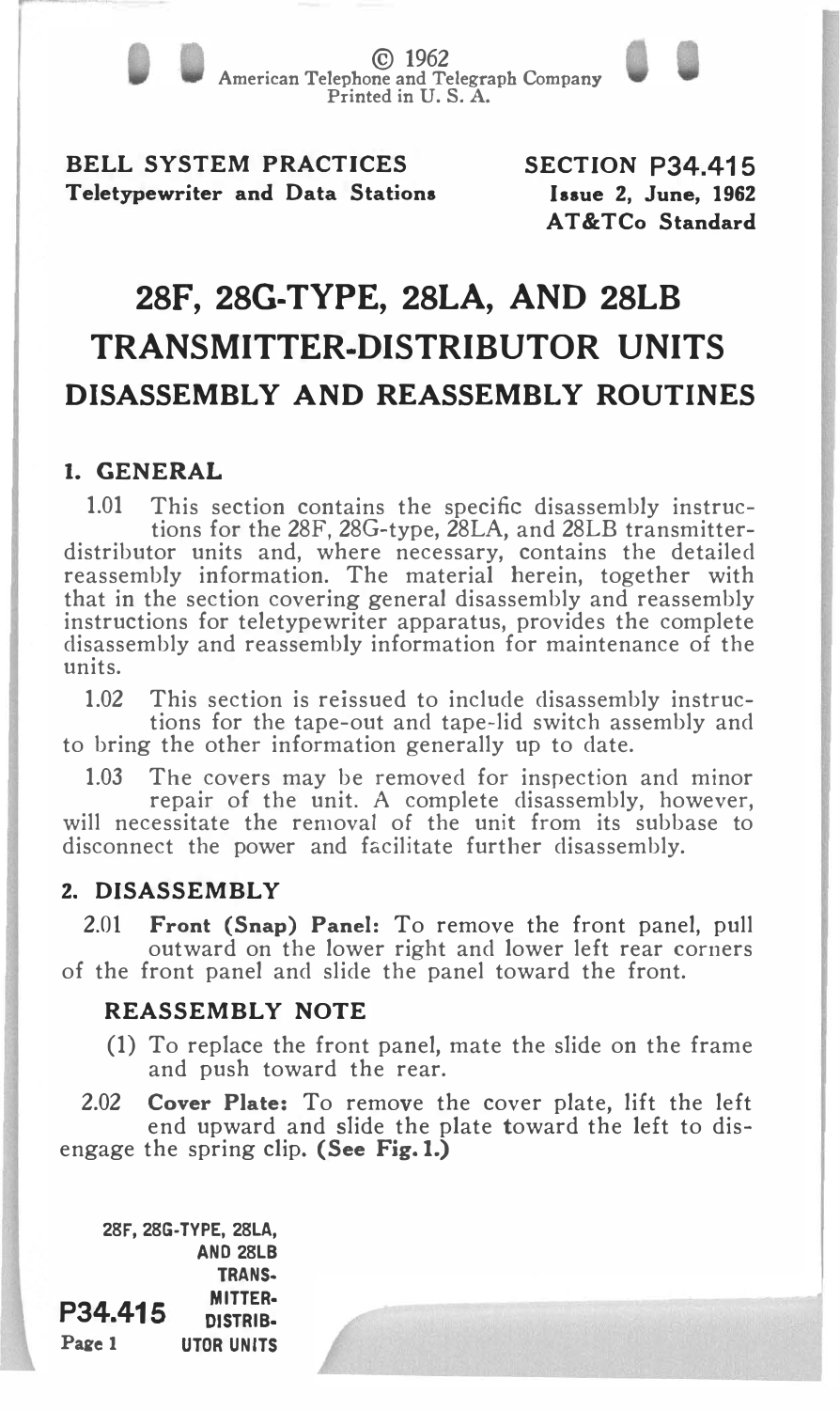

## Fig.l-Sensing and Transmitting Mechanism-Bottom View

## REASSEMBLY NOTE

(1) Place cover plate on unit by lowering right edge to anchor spring clip under top plate; then press left end downward to engage detents.

2.03 Top Plate: To remove the top plate, loosen the front and rear mounting screws and lift the plate upward. (See Fig. 1.)

## REASSEMBLY NOTE

(1) To replace the top plate, guide the mounting screws into the notches of the front and rear plates. Align the sensing pins and feed wheel with their respective slots. If the plates do not align, refer to the adjusting procedures found in the section covering requirements and adjustments of the 28F, 28G-type, 28LA, and 28LB transmitter-distributor units.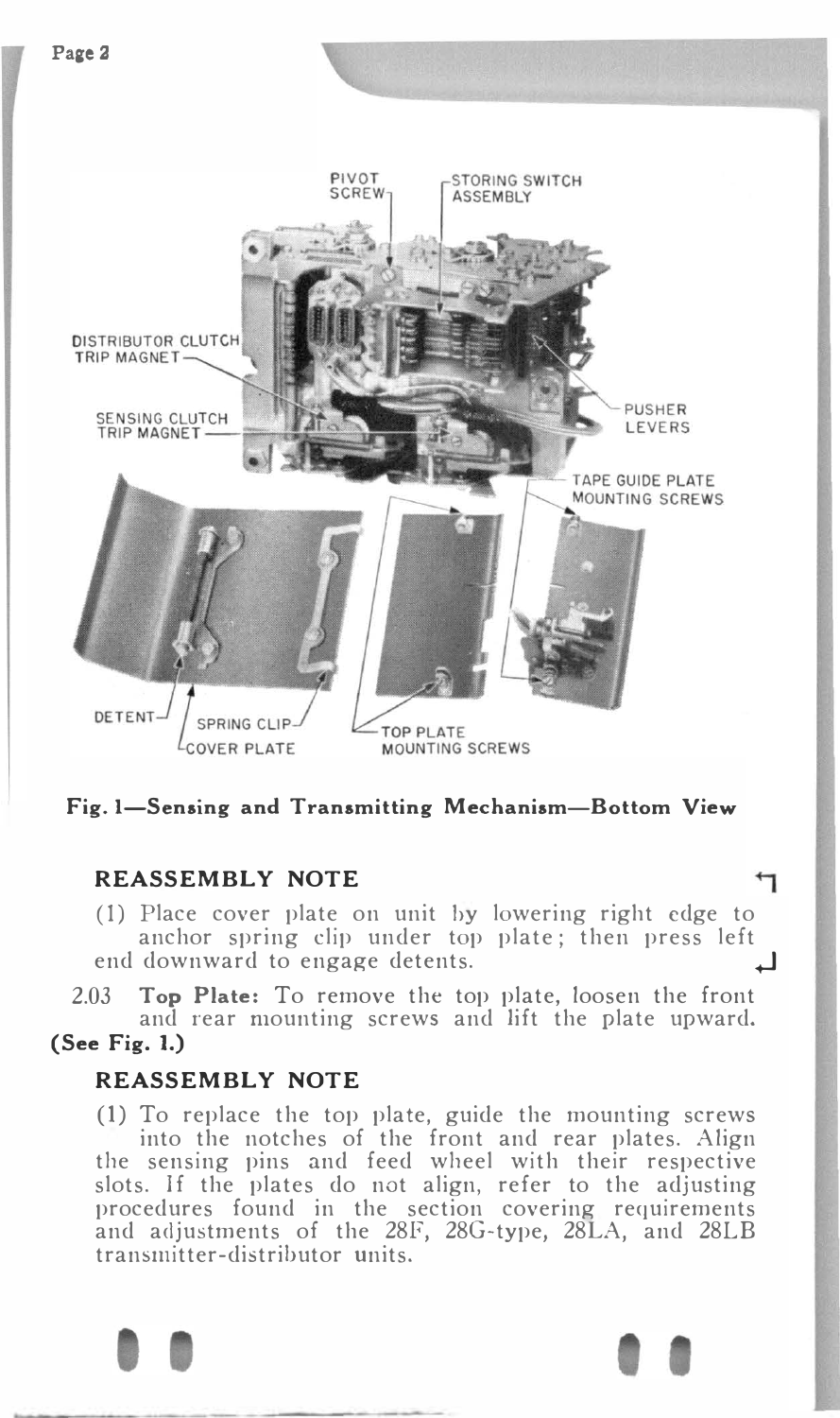2.04 Tape-guide Plate: To remove the tape-guide plate, loosen the front and rear mounting screws and slide the plate upward. (See Fig. 1.)

#### REASSEMBLY NOTE

(1) To replace the tape-guide plate, guide the mounting screws into the respective notches of the front and rear plates while guiding the tape-out pin into its notch and locating the sensing pins against the left edge of the tape-guide plate.

#### 2.05 To Remove the Transmitter-Distributor Unit From Its Base

- (1) Disconnect the cable connectors, if the unit is so equipped.
- (2) Remove the two left mounting screws and the one right mounting screw.
- (3) Lift the unit upward to disengage the driving gear.
- (4) Remove the transmitter-distributor unit from its base.

2.06 Tape-out and Tape-lid Switch Assembly: To remove the  $\uparrow$ tape-out and tape-lid switch assembly on units so equipped, proceed as follows :

(1) With the cover and top plate removed, take out the guide post at the top on which the switch assembly pivots. This is accomplished by removing the spring and partially removing the screw that secures the post to the rear plate.

(2) Remove the nut with washer from the front end of the post. The post can now be removed far enough to release the switch assembly.

(3) Remove the adjusting screw from the lower end of the switch bracket. Withdraw the switch assembly, using care not to distort the switch members.

## REASSEMBLY NOTE

(1) When reassembling the tape-out and tape-lid switch assembly, use care so as not to disturb the adjustments . .J

#### 2.07 Oil Reservoir

- (1) Remove the transmitter-distributor unit from its base.
- (2) Remove the four screws that secure the crossbar to the front and rear plates.
- (3) Unhook the springs attached to the underside of the crossbar.

28F, 28G-TYPE, 28LA, AND 28LB TRANS-MITTER· P34.415 DISTRIB· Page 3 UTOR UNITS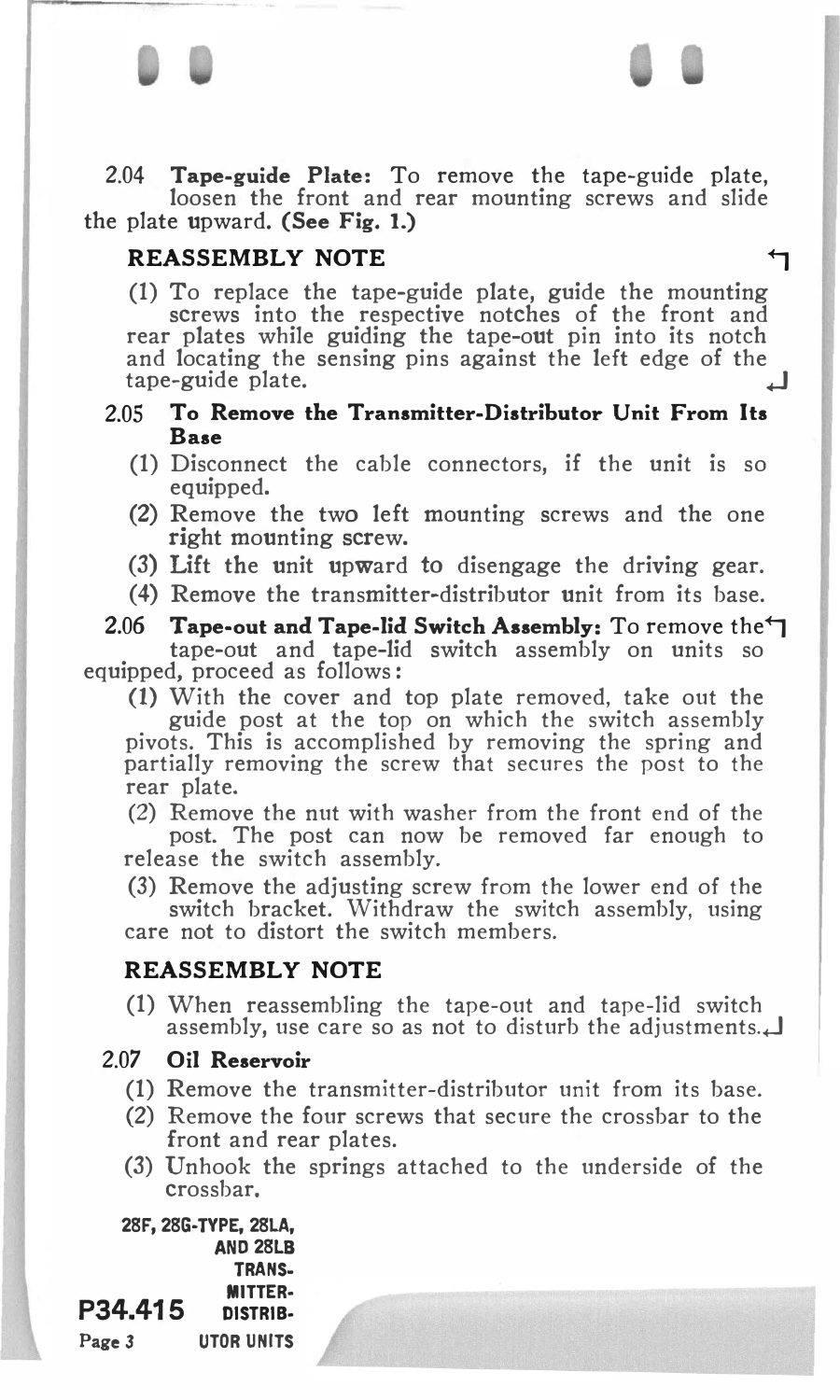(4) Lift the oil reservoir upward and remove from the transmitter-distributor unit. (See Fig. 2.)



Fig. 2-Sensing and Transmitting Mechanism-Top View

## 2.08 Distributor-block Assembly

(1) On units with a cable connector on the rear plate, remove the nuts that secure the connector to the plate, remove the three screws that secure the assembly, and lift out the assembly.

(2) On units with cable terminations at the connector on the bottom of the casting, remove the three screws that secure the assembly, and lift out the assembly far enough to permit servicing.

## REASSEMBLY NOTE

(1) Check, and if necessary remake, the distributor-block assembly adjustments as specified in the section containing the requirements and adjustments for the 28F, 28Gtype, 28LA, and 28LB transmitter-distributor units.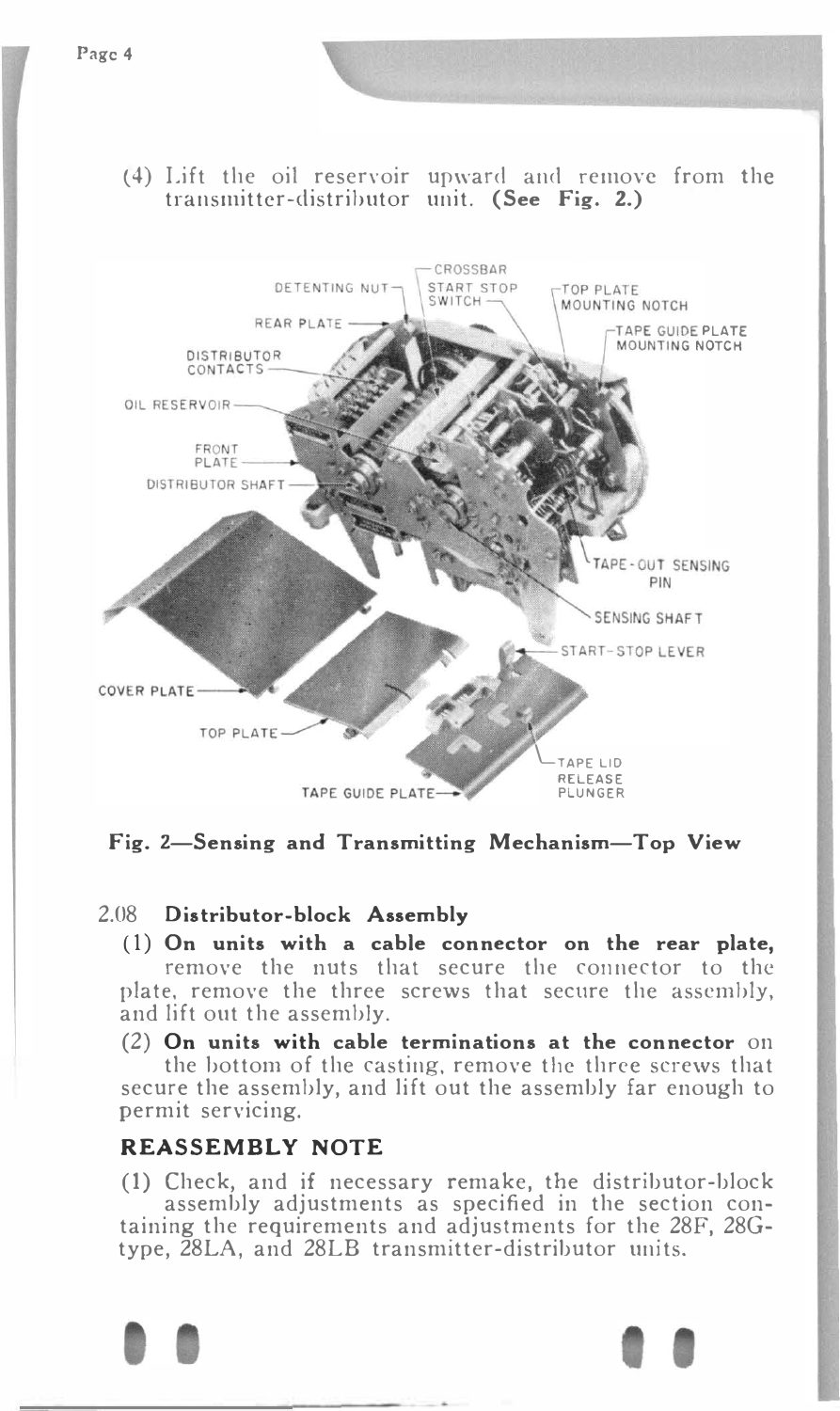2.09 Idler-gear Assembly: To remove the idler gear, remove the locknut that secures the shaft to the rear plate. Remove this assembly before removing the sensing- and distributor-shaft assemblies.

2.10 Distributor-shaft Assembly: To remove the distributor shaft, remove the three mounting screws that secure each bearing clamp to the front and rear plates. (See Fig. 2.)

# REASSEMBLY NOTE

(1) Observe the alignment requirement given in the section containing the requirements and adjustments for the 28F, 28G-type, 28LA, and 28LB transmitter-distributor units.

2.11 Sensing-shaft Assembly: To remove the sensing shaft, remove the three mounting screws that secure each bearing clamp to the front and rear plates. (See Fig. 2.)

# REASSEMBLY NOTE

- (1) Observe the alignment and adjusting procedures given in the section containing the requirements and adjustments for the 28F, 28G-type, and 28LA, and 28LB transmitter-distributor units.
- 2.12 Feed Wheel (On Units Equipped With One Feed Wheel): To remove the feed wheel, back off the nut that secures the cantilever post sufficiently to raise the post and slide the feed wheel off.
	- 2.13 Feed Wheels (On Units Equipped With Two Feed Wheels)
		- (1) Lower Feed Wheel: To remove the lower feed wheel, proceed as specified in the previous paragraph.
		- (2) **Upper Feed Wheel:** To remove the upper wheel, proceed as follows:

(a) Side-plate-mounted Feed Wheel: Remove the upper, front side plate. Remove the drive screw, slide out the feed-wheel shaft, and remove the feed wheel.

(b) Top-plate-mounted Feed Wheel: Remove the top plate together with the feed wheel, bearings, and the run-out solenoid. Remove the front feed-wheel bearing and drive screw, and slide out the feed-wheel shaft. Remove the feed wheel, being careful not to break or damage the electrical connections to the solenoid.

28F, 28G·TYPE. 28LA, P34.415 Page 5 AND 28LB TRANS· MITTER· DISTRIB· UTOR UNITS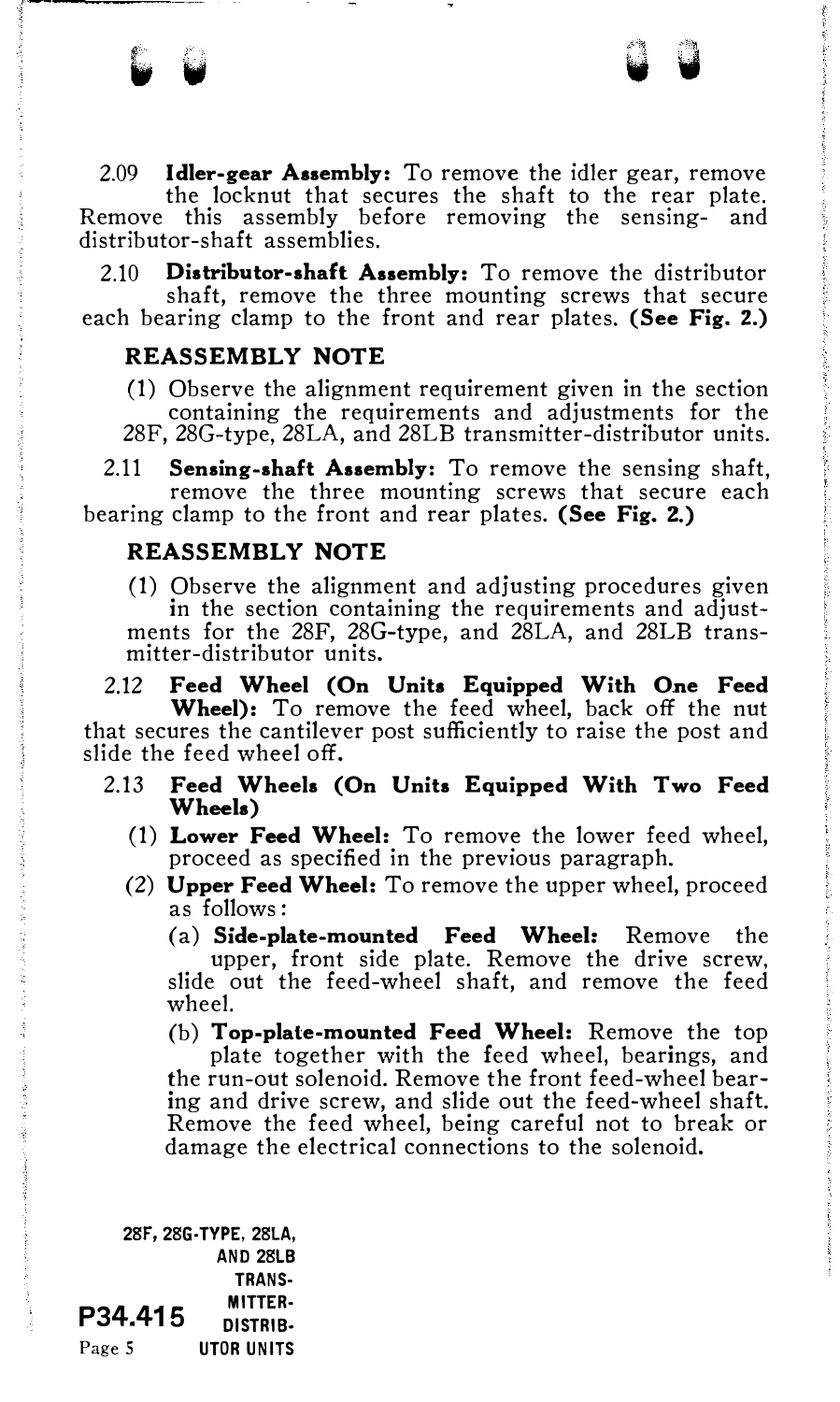

# REASSEMBLY NOTE

(1) After reinstalling the upper feed wheel, check, and if necessary remake, the upper feed-wheel adjustments as specified in the section containing the requirements and adjustments for the 28F, 28G-type, 28LA, and 28LB transmitter-distributor units.

## 2.14 Storing-switch Assembly:

(1) If the unit is equipped with a cable connector, remove the two screws that secure the connector to the bracket beneath the casting.

- (2) Remove the four mounting screws that secure the storing-switch assembly to the main casting.
- (3) Withdraw the storing-switch assembly as far as possible to permit servicing.

Caution: Observe care in handling so as not to damage the slide projections.

# REASSEMBLY NOTE

(1) When reinstalling the storing-switch assembly, replace the left front screw first and position the assembly about this pivot to align the slides.

(2) Check, and if necessary remake, the storing-switch assembly adjustments as specified in the section containing the requirements and adjustments for the 28F, 28Gtype, 28LA, and 28LB transmitter-distributor units.

## 2.15 Pusher and Latchlevers

.\_ \_\_\_\_\_\_\_ \_. \_\_\_\_\_\_ ...... � ------

(1) To aid disassembly, first remove storing-switch assembly.

(2) To remove the pusher levers and latchlevers, remove both sets of springs and slide the auxiliary and sensing pusher levers down. Slide and rotate the latchlevers to lift out.

## 2.16 Sensing Pins

(1) Remove tape-guide plate, spring bracket, sensing-finger guide, and storing-switch assembly.

(2) To remove the sensing pins, remove all springs at lower end. Rotate the bellcranks downward and remove each sensing-pin assembly.

Note: The sensing-bail-eccentric shaft may be positioned to the rear to facilitate disassembly.

I I I I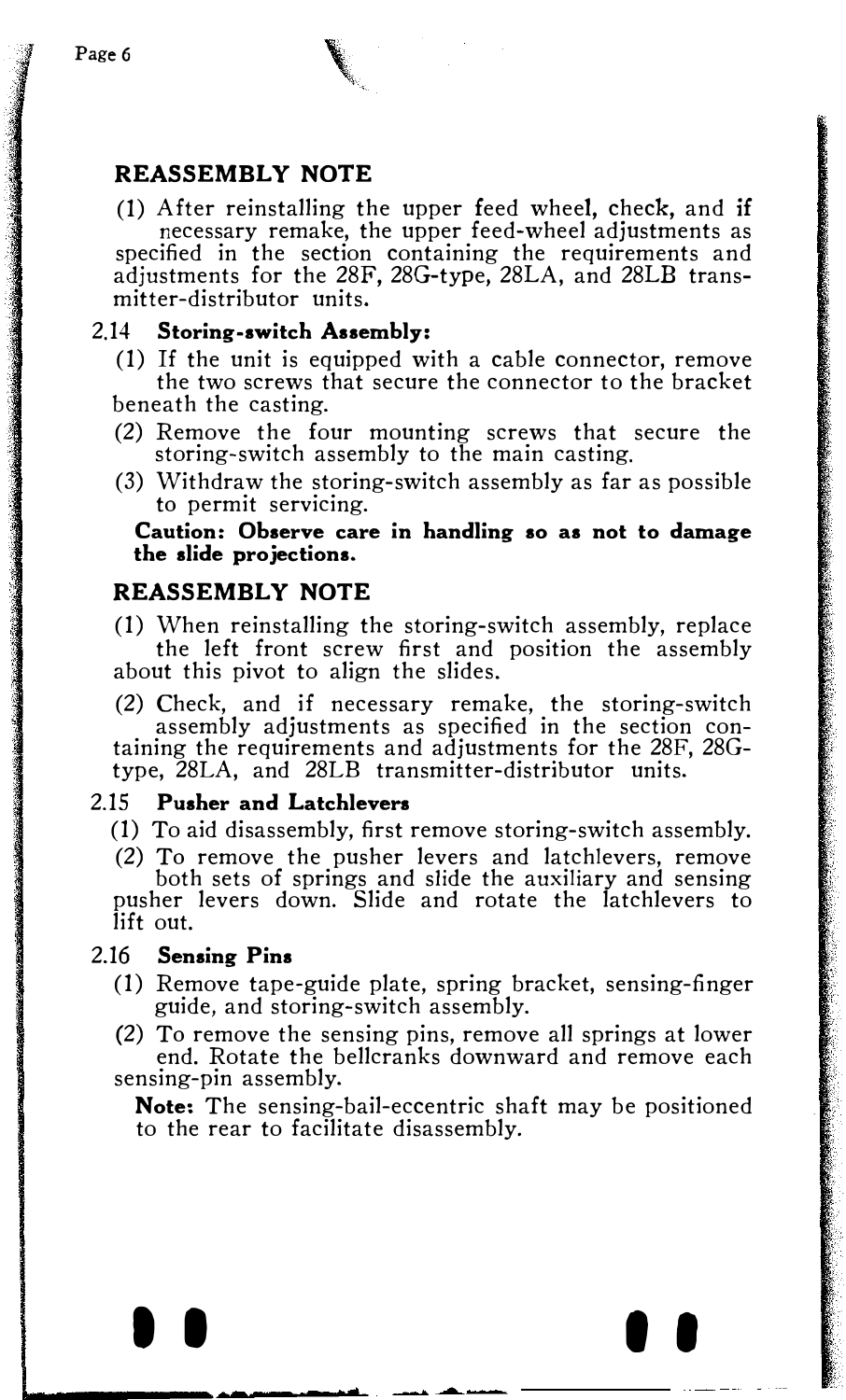- 
- 2.17 Switch-actuating Mechanism (Start-Stop and/or Tighttape Switch)

(1) Switch-slidearm Assembly: To remove the switchslidearm assembly, remove the intermediate plate by removing the three mounting screws and spacers. Rotate the intermediate plate and remove the bail and slidearm mounting nut.

(2) Tape-out-switch Plate: To remove the tape-out-switch plate, remove the mounting screws that secure the tape-out-5witch bracket to the front plate.

2.18 Center-plate Assembly: To remove the center-plate assembly, remove the screw with lockwasher from the $\hbox{\small\sf -I}$ spring post and the screw with lockwasher and flat washer from the shaft that secures the plate assembly to the front plate. Pull away by lifting the center plate hooked over the..J pivot shaft. Then remove assembly.

2.19 **Sensing Assembly:** To remove the sensing mechanism, remove the stripper-bail pivot shaft by loosening the nut, set collars, and the two retaining rings. Slide the shaft out and remove the latch stripper-bail, pusher-bail, and feed-lever assemblies. Remove the sensing bail.

## 2.20 Clutch-trip Assembly

- (1) Remove the mounting screws and nuts.
- (2) On units where the wiring is not long enough to permit servicing, remove the electrical connector mounting screws and remove the assembly with the connector, switches, and associated cabling.

(3) On units where the wiring is long enough to permit most servicing, the electrical connections need not be disturbed; however, if necessary, unsolder the leads at the magnet coils.

2.21 **Frame Assembly:** To remove the frame assembly, remove all screws and nuts that secure the eccentric shaft to the side frame and casting. Remove all screws mounting the front and rear plates to the casting and disassemble completely.

# 3. ASSOCIATED BELL SYSTEM PRACTICES

3.01 Other Bell System Practices that may be required in connection with this section are listed in Section P34.001, Alphabetical Index of 28-type Equipment, Bell System Practices, and Associated 28 ASR Station Drawings.

2SF, 2SG-TYPE, 2SLA, P34.415 Page 7 7 Pages AND 2SLB TRANS-MITTER-DISTRIB· UTOR UNITS